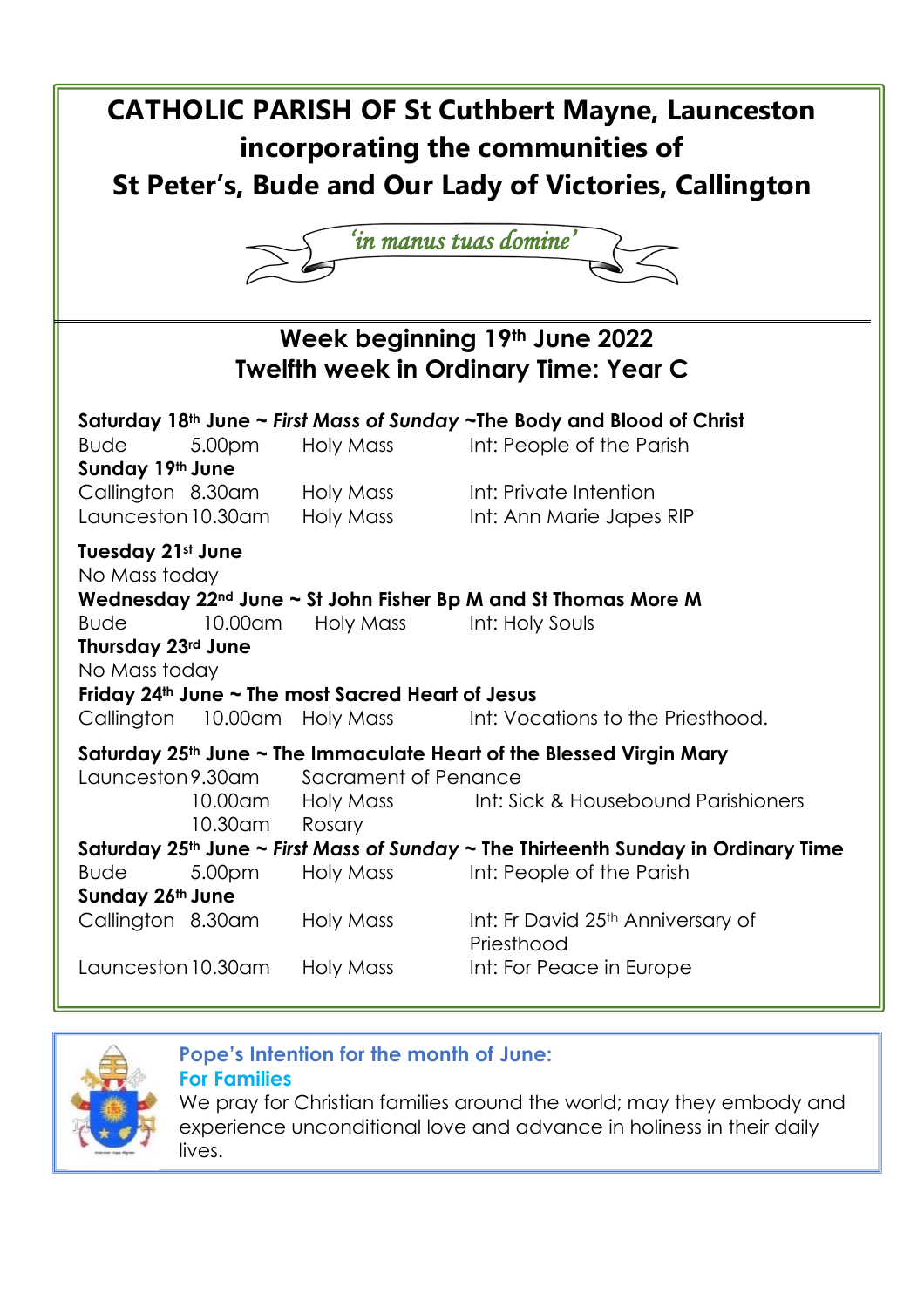**There will be some disruption to weekday Masses over the next couple of weeks** so please check the newsletter (or website) for up-to-date Mass times. **Sunday Masses will be as usual** and not affected, as will Wednesday and Saturday Masses at Bude.

#### **Franciscan Online**

On Thursday, June 16 at 8 pm Bill Keimig, Deputy Director of Franciscan online will be talking to us about the programme, new developments and workshops and will answer any questions you may have.

Please contact Deborah van Kroonenburg if you would like a link to the event. [deborah.vankroonenburg@prcdtr.org.uk](mailto:deborah.vankroonenburg@prcdtr.org.uk)

## **Second Collection**

There will be a second collection on the 19<sup>th</sup> June for the Bishops Conference **Day for Life**. Day for Life' is the day in our calendar set aside to celebrate life from conception to natural death. This year our focus in on caring for and valuing the elderly.

#### **The Most Sacred Heart of Jesus – Solemnity**  Friday 24th June

Devotion to the Sacred Heart, encouraged by mediaeval mystics and promoted by various saints, represents a devotion to Jesus in his human nature, in particular referring to the heart as the seat of the emotions.

Further information can be found at: [https://www.sistersofcarmel.com/devotion-to-the-sacred-heart-of-jesus.php](https://linkprotect.cudasvc.com/url?a=https%3a%2f%2fwww.sistersofcarmel.com%2fdevotion-to-the-sacred-heart-of-jesus.php&c=E,1,DHlw8neM_78NzfaS2c26K1L2sxp34gms_ANEOFoDLPtLb6rYSFcWnEsyn_mhjVaHRyJJtPmoqT9cry8oGOLXvezOU1SfG4o3kYFcTJcO_ettr1GsPw,,&typo=1)

#### **The Immaculate Heart of the Blessed Virgin Mary - Memorial** Saturday 25<sup>th</sup> June



Devotion to the Immaculate Heart of Mary began as early as the twelfth century. During the seventeenth century in France, St John Eudes popularised this devotion along with that to the Sacred Heart. Mary shows us how to listen to the words the Holy Spirit speaks to us in the depths of our hearts, and how to respond in faith.

Further information can be found at: [https://www.catholicpreaching.com/wp/a](https://www.catholicpreaching.com/wp/a-heart-like-marys-immaculate-heart-of-mary-june-20-2020)[heart-like-marys-immaculate-heart-of-mary-june-20-2020](https://www.catholicpreaching.com/wp/a-heart-like-marys-immaculate-heart-of-mary-june-20-2020)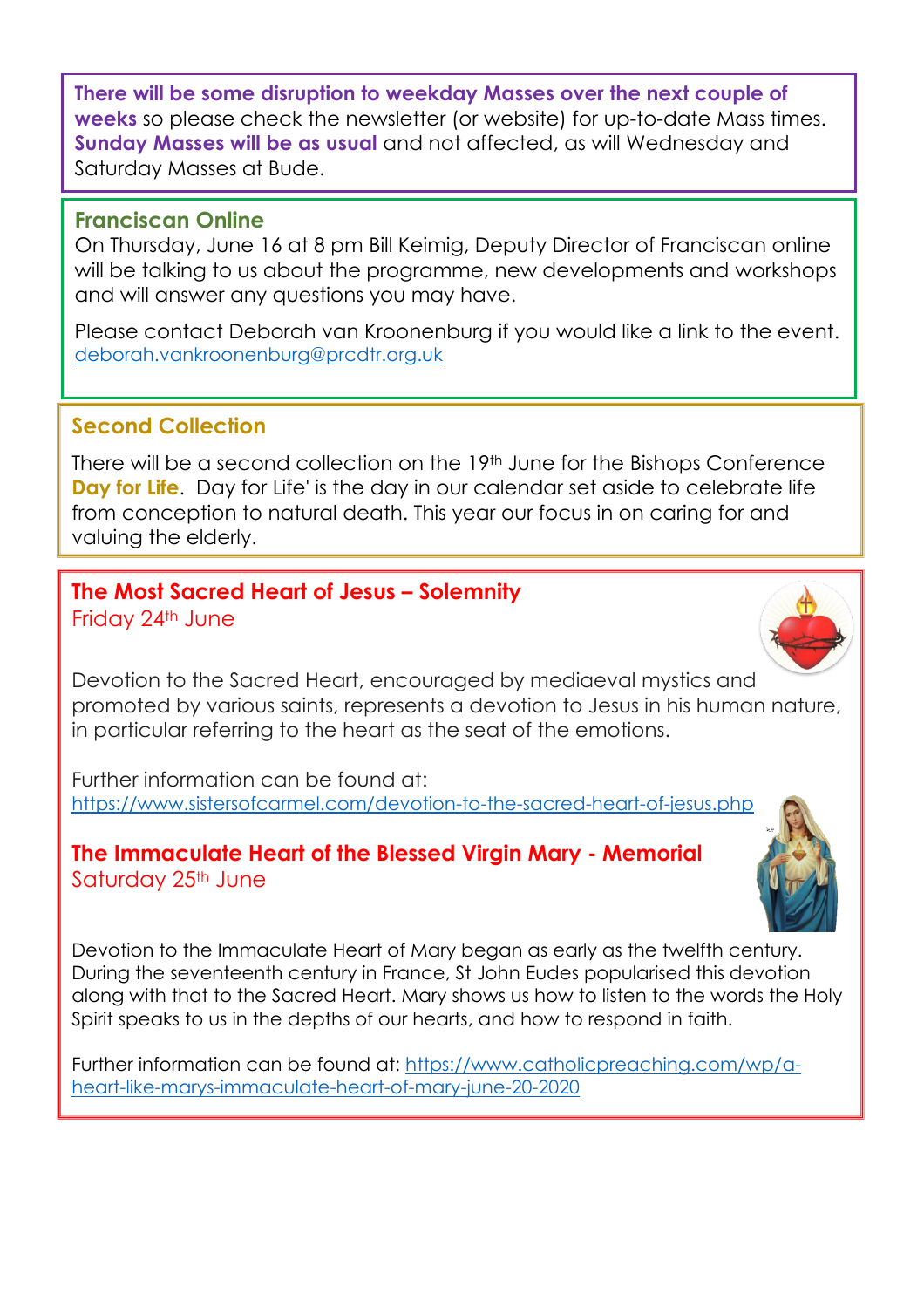# **The Mass for Marriage**

### July 16th 2022, Plymouth Cathedral

Please join us if you can at midday in the **Cathedral**, with a 'gathering' event from 11.00 in the Cathedral rooms. **Your married and family life will be blessed and strengthened**. Light refreshments will be provided.

Please send in your names if you would like them included in the Order of Service. You may be newly married, engaged, or have an anniversary - it doesn't matter how long, you may not have been able to celebrate due to lock down, so bring your friends and family and celebrate now.

For more details please contact Deborah Van Kroonenburg at [deborah.vankroonenburg@prcdtr.org.uk](mailto:deborah.vankroonenburg@prcdtr.org.uk)

As part of Launceston Heritage Weekend…

## **Launceston Churches Together Presents: A Prodigal at the Priory**

SUNDAY **19TH JUNE 2022 - 16:00 LAUNCESTON CASTLE GROUNDS**



Bring your own picnic. **Please note:** if the battle re-enactment scheduled before the event finishes early 'A Prodigal at the Priory' will start earlier so please arrive well before 4pm.

# **Clergy Appointments**

It is customary at this time of the year to announce the clergy moves:

- Fr Jaromir Wilczak moves from Plympton/ Efford/Plymstock to be Priest-incharge at Kingsbridge and Totnes which are to be run as one pastoral unit
- Fr Andrzej Jablonski moves from Kingsbridge to being Priest-in-charge at Plymstock and Chaplain to the Polish Community in Plymouth
- Fr Victor Agbaka moves from the Cathedral to become Priest-in-charge at Plympton/ Efford and Ivybridge/Modbury which are to be run as one pastoral unit
- Fr Apollos Mejuru moves from Newton Abbot to be Assistant Priest at the Cathedral.
- Rev Andrew Marlborough is to move to Falmouth as Assistant Priest he is to be ordained on 9<sup>th</sup> July and is grateful for our prayers.
- Fr Oscar Ardila will be returning to the Diocese of Westminster; we thank him for his generous service in the diocese these past five years. Another priest of that Diocese, with the charism of the Neo-catechumenal Way, Fr Daniel Herero Pena, will be coming to Crownhill and to minister to the *Missio ad Gentes* families.